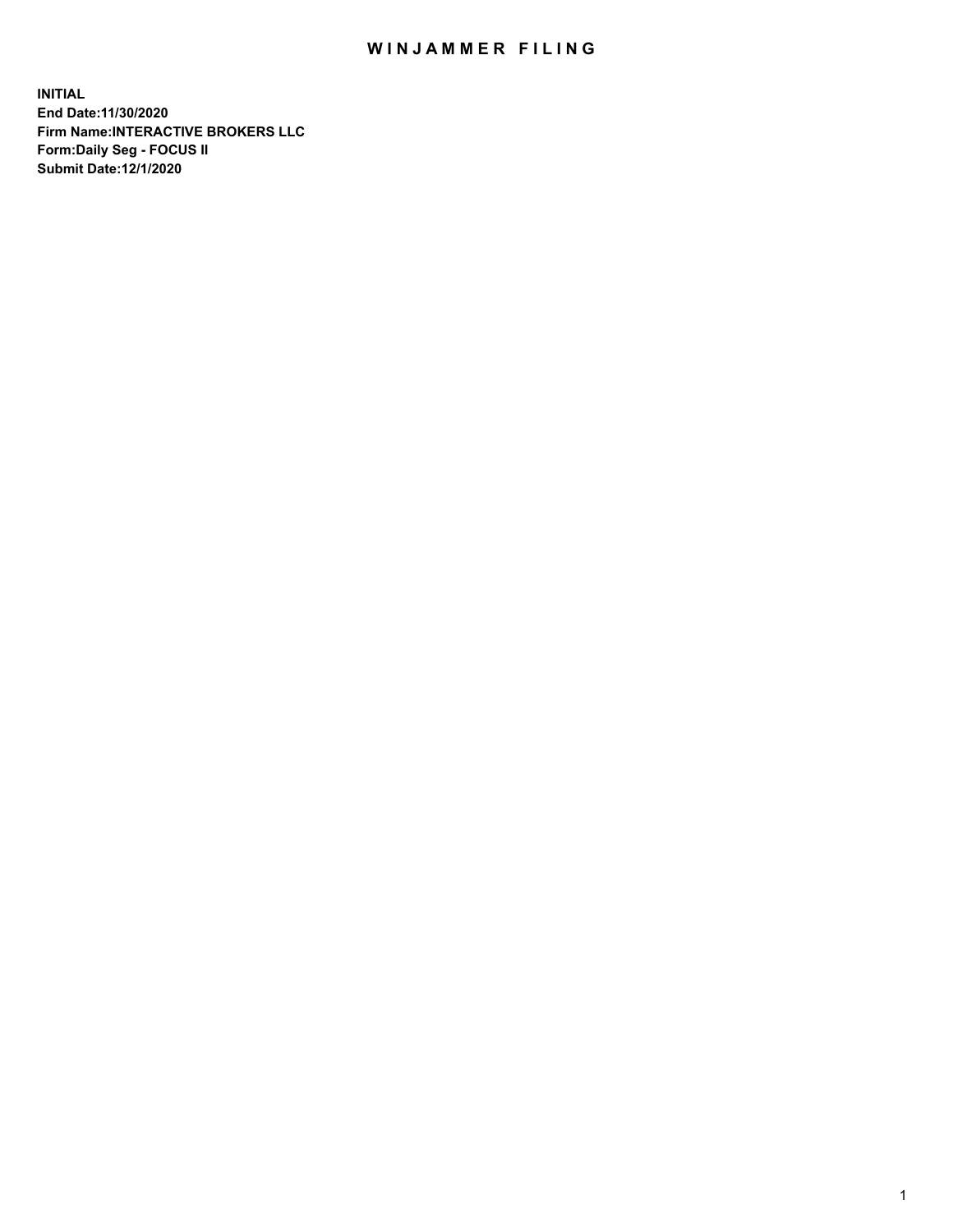**INITIAL End Date:11/30/2020 Firm Name:INTERACTIVE BROKERS LLC Form:Daily Seg - FOCUS II Submit Date:12/1/2020 Daily Segregation - Cover Page**

| Name of Company                                                                                                                                                                                                                                                                                                                | <b>INTERACTIVE BROKERS LLC</b>                                                                  |
|--------------------------------------------------------------------------------------------------------------------------------------------------------------------------------------------------------------------------------------------------------------------------------------------------------------------------------|-------------------------------------------------------------------------------------------------|
| <b>Contact Name</b>                                                                                                                                                                                                                                                                                                            | <b>James Menicucci</b>                                                                          |
| <b>Contact Phone Number</b>                                                                                                                                                                                                                                                                                                    | 203-618-8085                                                                                    |
| <b>Contact Email Address</b>                                                                                                                                                                                                                                                                                                   | jmenicucci@interactivebrokers.c<br>om                                                           |
| FCM's Customer Segregated Funds Residual Interest Target (choose one):<br>a. Minimum dollar amount: ; or<br>b. Minimum percentage of customer segregated funds required:% ; or<br>c. Dollar amount range between: and; or<br>d. Percentage range of customer segregated funds required between: % and %.                       | $\overline{\mathbf{0}}$<br>$\overline{\mathbf{0}}$<br>155,000,000 245,000,000<br>0 <sub>0</sub> |
| FCM's Customer Secured Amount Funds Residual Interest Target (choose one):<br>a. Minimum dollar amount: ; or<br>b. Minimum percentage of customer secured funds required:%; or<br>c. Dollar amount range between: and; or<br>d. Percentage range of customer secured funds required between:% and%.                            | <u>0</u><br>$\overline{\mathbf{0}}$<br>80,000,000 120,000,000<br>00                             |
| FCM's Cleared Swaps Customer Collateral Residual Interest Target (choose one):<br>a. Minimum dollar amount: ; or<br>b. Minimum percentage of cleared swaps customer collateral required:% ; or<br>c. Dollar amount range between: and; or<br>d. Percentage range of cleared swaps customer collateral required between:% and%. | $\overline{\mathbf{0}}$<br>$\underline{\mathbf{0}}$<br>0 <sub>0</sub><br>0 <sub>0</sub>         |

Attach supporting documents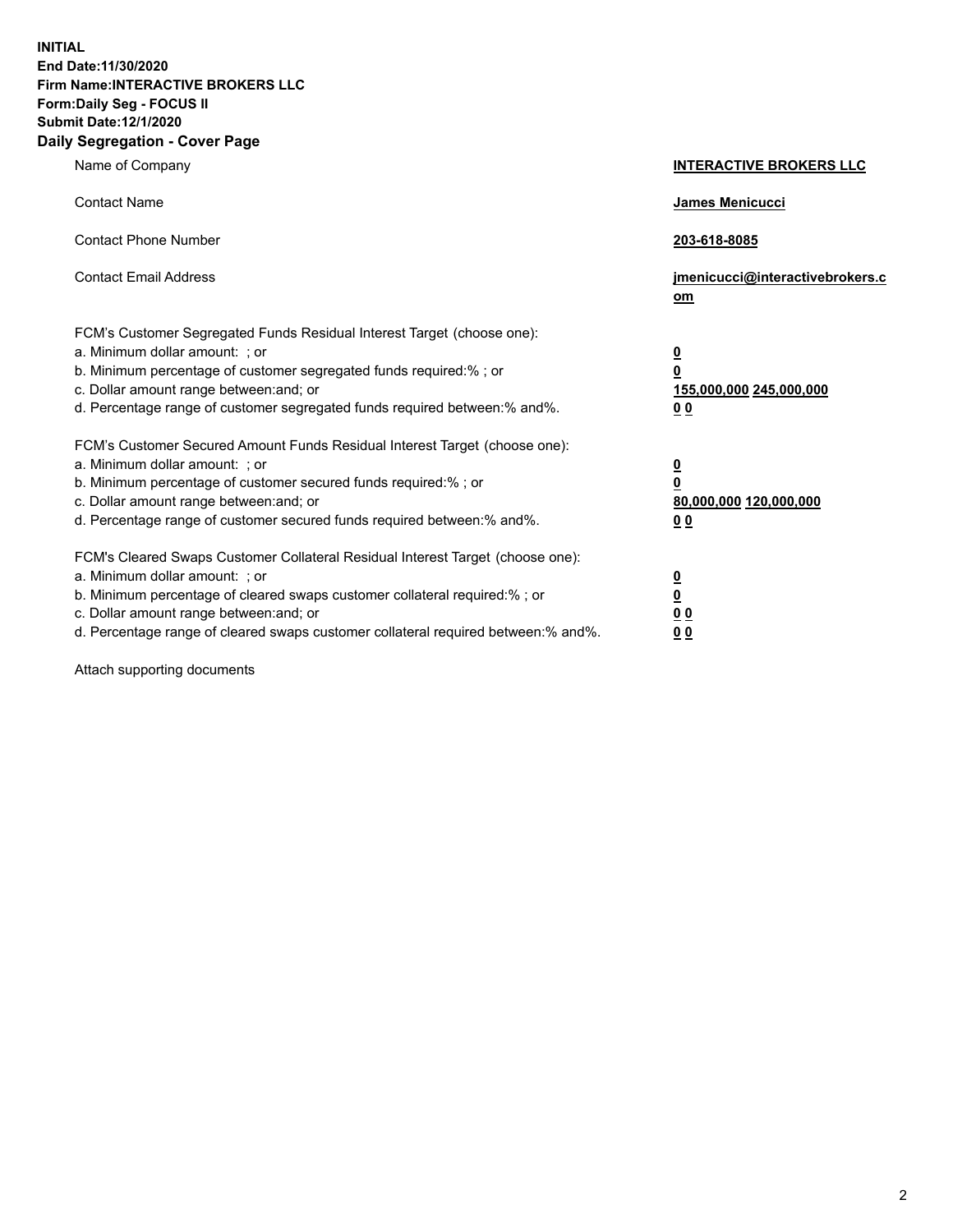## **INITIAL End Date:11/30/2020 Firm Name:INTERACTIVE BROKERS LLC Form:Daily Seg - FOCUS II Submit Date:12/1/2020 Daily Segregation - Secured Amounts**

|     | Daily Segregation - Secured Amounts                                                                        |                                   |
|-----|------------------------------------------------------------------------------------------------------------|-----------------------------------|
|     | Foreign Futures and Foreign Options Secured Amounts                                                        |                                   |
|     | Amount required to be set aside pursuant to law, rule or regulation of a foreign                           | $0$ [7305]                        |
|     | government or a rule of a self-regulatory organization authorized thereunder                               |                                   |
| 1.  | Net ledger balance - Foreign Futures and Foreign Option Trading - All Customers                            |                                   |
|     | A. Cash                                                                                                    | 533,585,156 [7315]                |
|     | B. Securities (at market)                                                                                  | $0$ [7317]                        |
| 2.  | Net unrealized profit (loss) in open futures contracts traded on a foreign board of trade                  | 16,438,199 [7325]                 |
| 3.  | Exchange traded options                                                                                    |                                   |
|     | a. Market value of open option contracts purchased on a foreign board of trade                             | 89,058 [7335]                     |
|     | b. Market value of open contracts granted (sold) on a foreign board of trade                               | -99,884 [7337]                    |
| 4.  | Net equity (deficit) (add lines 1. 2. and 3.)                                                              | 550,012,529 [7345]                |
| 5.  | Account liquidating to a deficit and account with a debit balances - gross amount                          | 5,493 [7351]                      |
|     | Less: amount offset by customer owned securities                                                           | 0 [7352] 5,493 [7354]             |
| 6.  | Amount required to be set aside as the secured amount - Net Liquidating Equity                             | 550,018,022 [7355]                |
|     | Method (add lines 4 and 5)                                                                                 |                                   |
| 7.  | Greater of amount required to be set aside pursuant to foreign jurisdiction (above) or line                | 550,018,022 [7360]                |
|     | 6.                                                                                                         |                                   |
|     | FUNDS DEPOSITED IN SEPARATE REGULATION 30.7 ACCOUNTS                                                       |                                   |
| 1.  | Cash in banks                                                                                              |                                   |
|     | A. Banks located in the United States                                                                      | 19,723,267 [7500]                 |
|     | B. Other banks qualified under Regulation 30.7                                                             | 0 [7520] 19,723,267 [7530]        |
| 2.  | Securities                                                                                                 |                                   |
|     | A. In safekeeping with banks located in the United States                                                  | 499,937,000 [7540]                |
|     | B. In safekeeping with other banks qualified under Regulation 30.7                                         | 0 [7560] 499,937,000 [7570]       |
| 3.  | Equities with registered futures commission merchants                                                      |                                   |
|     | A. Cash                                                                                                    | $0$ [7580]                        |
|     | <b>B.</b> Securities                                                                                       | $0$ [7590]                        |
|     | C. Unrealized gain (loss) on open futures contracts                                                        | $0$ [7600]                        |
|     | D. Value of long option contracts                                                                          | $0$ [7610]                        |
|     | E. Value of short option contracts                                                                         | 0 [7615] 0 [7620]                 |
| 4.  | Amounts held by clearing organizations of foreign boards of trade                                          |                                   |
|     | A. Cash                                                                                                    | $0$ [7640]                        |
|     | <b>B.</b> Securities                                                                                       | $0$ [7650]                        |
|     | C. Amount due to (from) clearing organization - daily variation                                            | $0$ [7660]                        |
|     | D. Value of long option contracts                                                                          | $0$ [7670]                        |
|     | E. Value of short option contracts                                                                         | 0 [7675] 0 [7680]                 |
| 5.  | Amounts held by members of foreign boards of trade                                                         |                                   |
|     | A. Cash                                                                                                    | 141,415,320 [7700]                |
|     | <b>B.</b> Securities                                                                                       | $0$ [7710]                        |
|     | C. Unrealized gain (loss) on open futures contracts                                                        | 9,902,078 [7720]                  |
|     | D. Value of long option contracts                                                                          | 89,058 [7730]                     |
|     | E. Value of short option contracts                                                                         | -99,884 [7735] 151,306,572 [7740] |
| 6.  | Amounts with other depositories designated by a foreign board of trade                                     | 0 [7760]                          |
| 7.  | Segregated funds on hand                                                                                   | $0$ [7765]                        |
| 8.  | Total funds in separate section 30.7 accounts                                                              | 670,966,839 [7770]                |
| 9.  | Excess (deficiency) Set Aside for Secured Amount (subtract line 7 Secured Statement<br>Page 1 from Line 8) | 120,948,817 [7380]                |
| 10. | Management Target Amount for Excess funds in separate section 30.7 accounts                                | 80,000,000 [7780]                 |
| 11. | Excess (deficiency) funds in separate 30.7 accounts over (under) Management Target                         | 40,948,817 [7785]                 |
|     |                                                                                                            |                                   |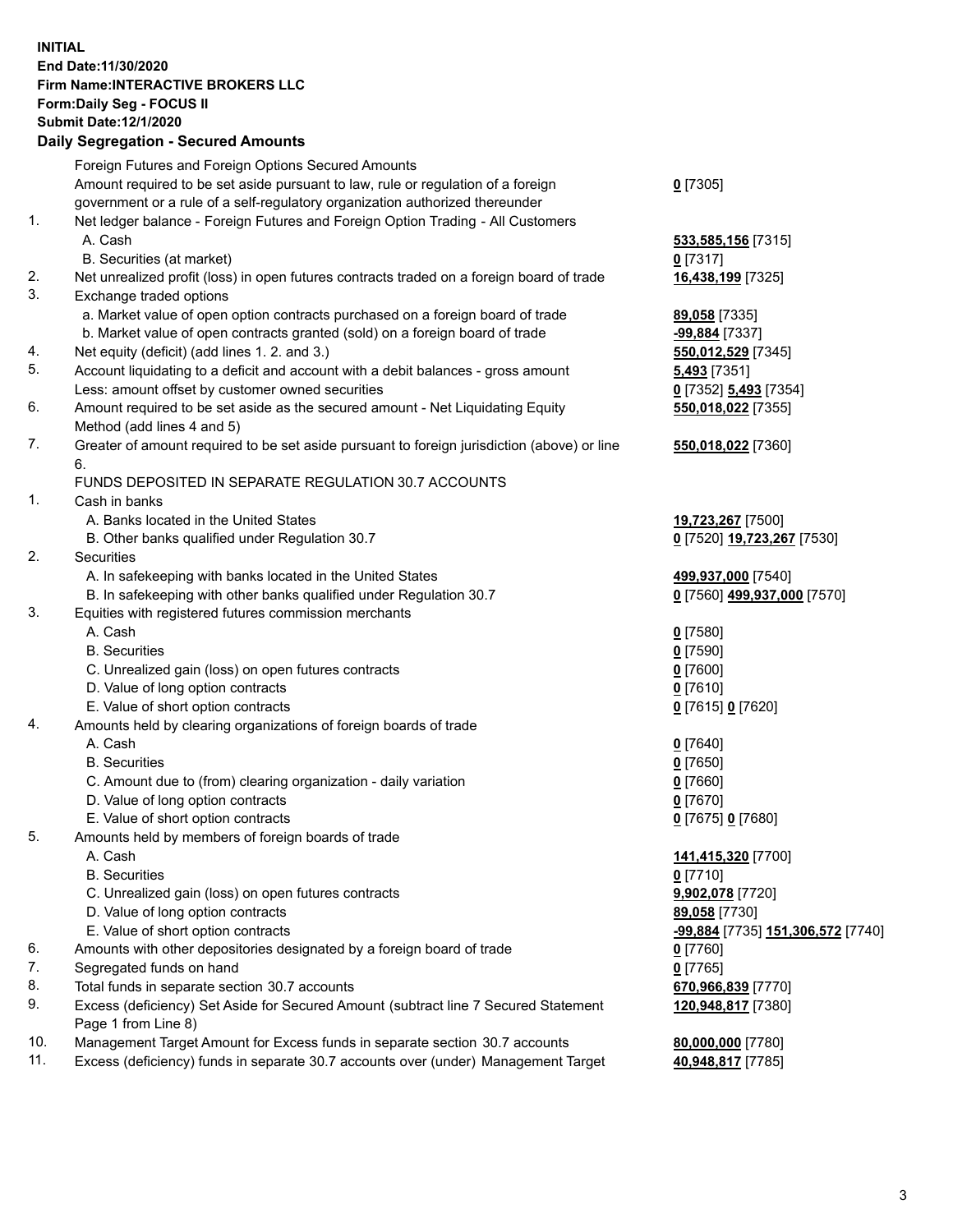**INITIAL End Date:11/30/2020 Firm Name:INTERACTIVE BROKERS LLC Form:Daily Seg - FOCUS II Submit Date:12/1/2020 Daily Segregation - Segregation Statement** SEGREGATION REQUIREMENTS(Section 4d(2) of the CEAct) 1. Net ledger balance A. Cash **5,426,900,833** [7010] B. Securities (at market) **0** [7020] 2. Net unrealized profit (loss) in open futures contracts traded on a contract market **40,473,471** [7030] 3. Exchange traded options A. Add market value of open option contracts purchased on a contract market **277,430,634** [7032] B. Deduct market value of open option contracts granted (sold) on a contract market **-239,695,825** [7033] 4. Net equity (deficit) (add lines 1, 2 and 3) **5,505,109,113** [7040] 5. Accounts liquidating to a deficit and accounts with debit balances - gross amount **5,947,242** [7045] Less: amount offset by customer securities **0** [7047] **5,947,242** [7050] 6. Amount required to be segregated (add lines 4 and 5) **5,511,056,355** [7060] FUNDS IN SEGREGATED ACCOUNTS 7. Deposited in segregated funds bank accounts A. Cash **1,218,360,796** [7070] B. Securities representing investments of customers' funds (at market) **2,451,581,280** [7080] C. Securities held for particular customers or option customers in lieu of cash (at market) **0** [7090] 8. Margins on deposit with derivatives clearing organizations of contract markets A. Cash **1,807,149** [7100] B. Securities representing investments of customers' funds (at market) **2,019,711,423** [7110] C. Securities held for particular customers or option customers in lieu of cash (at market) **0** [7120] 9. Net settlement from (to) derivatives clearing organizations of contract markets **-1,340,447** [7130] 10. Exchange traded options A. Value of open long option contracts **277,196,409** [7132] B. Value of open short option contracts **-239,624,863** [7133] 11. Net equities with other FCMs A. Net liquidating equity **0** [7140] B. Securities representing investments of customers' funds (at market) **0** [7160] C. Securities held for particular customers or option customers in lieu of cash (at market) **0** [7170] 12. Segregated funds on hand **0** [7150] 13. Total amount in segregation (add lines 7 through 12) **5,727,691,747** [7180] 14. Excess (deficiency) funds in segregation (subtract line 6 from line 13) **216,635,392** [7190] 15. Management Target Amount for Excess funds in segregation **155,000,000** [7194] 16. Excess (deficiency) funds in segregation over (under) Management Target Amount **61,635,392** [7198]

Excess